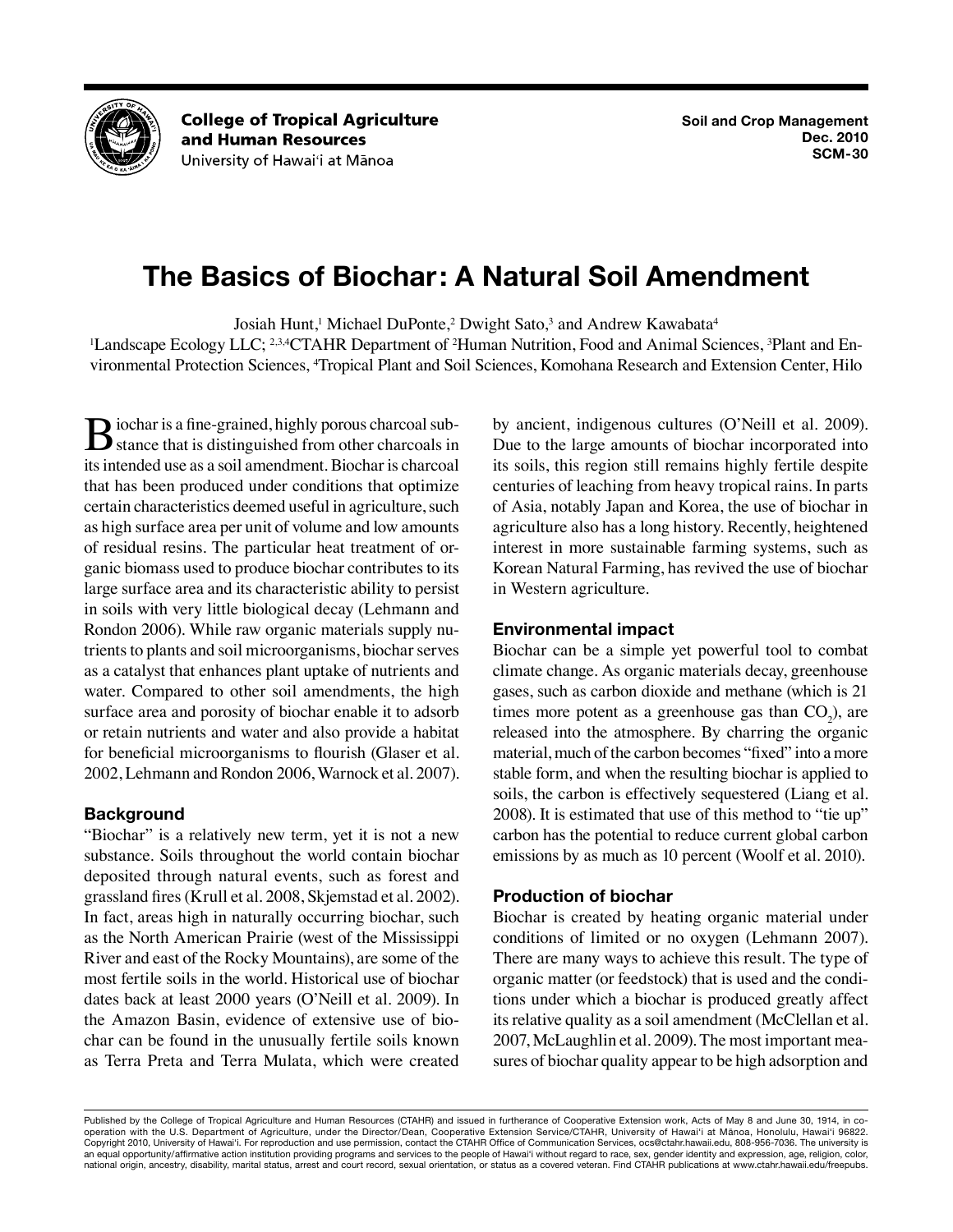cation exchange capacities and low levels of mobile matter (tars, resins, and other short-lived compounds) (Glaser et al. 2002, Liang et al. 2006, McClellan et al. 2007, McLaughlin et al. 2009). Production of biochar generally releases more energy than it consumes, depending on the moisture content of the feedstock (Lehmann 2007). Heat, oil, and gas that are released can be recovered for other uses, including the production of electricity. A sustainable model of biochar production primarily uses waste biomass, such as greenwaste from municipal landscaping, forestry, or agriculture (for example, bagasse).

## **Frequently asked questions**

#### *Can barbeque charcoals be used as biochar?*

Generally, no. Charcoal briquettes are mostly made from de-volatilized coal and contain chemicals that can be toxic to plant growth and should not be used in soils (McLaughlin et al. 2009). Lump charcoals, such as those made from kiawe (mesquite) or oak, are designed for use as cooking fuel. Analysis of several such charcoals revealed variation in quantities of undesirable tars, resins, and polycyclic aromatic hydrocarbons (PAH) and, typically, lower adsorption capacities, thus lessening their ability to improve soil quality (McClellan et al. 2007, Mclaughlin et al. 2009).

# *Is there scientific research showing increased plant growth with applications of biochar?*

Yes. Studies in both tropical and temperate climates have demonstrated biochar's ability to increase plant growth, reduce leaching of nutrients, increase water retention, and increase microbial activity. In a study done on a Colombian Oxisol (a soil type also found extensively in Hawai'i), total above-ground plant biomass increased by 189 percent when biochar was applied at a rate of 23.2 tons per hectare (Major et al. 2005). Research indicates that both biological nitrogen fixation and beneficial mycorrhizal relationships in common beans (*Phaseolus vulgaris*) are enhanced by biochar applications (Rondon et al. 2007, Warnock et al. 2007). In Brazil, occurrence of native plant species increased by 63 percent in areas where biochar was applied (Major et al. 2005). Studies have also shown that the characteristics of biochar most important to plant growth can improve over time after its incorporation into soil (Cheng et al. 2006, 2008; Major et al. 2010).



**Production of biochar. Top,** *Melochia* **species logs (3–4 inches diameter) can serve as organic matter for biochar production. Center, biochar produced by heat treatment. Bottom, close-up of biochar particles; this material's size is called ½— ("half minus") because it consists of ½-inch or smaller particles.**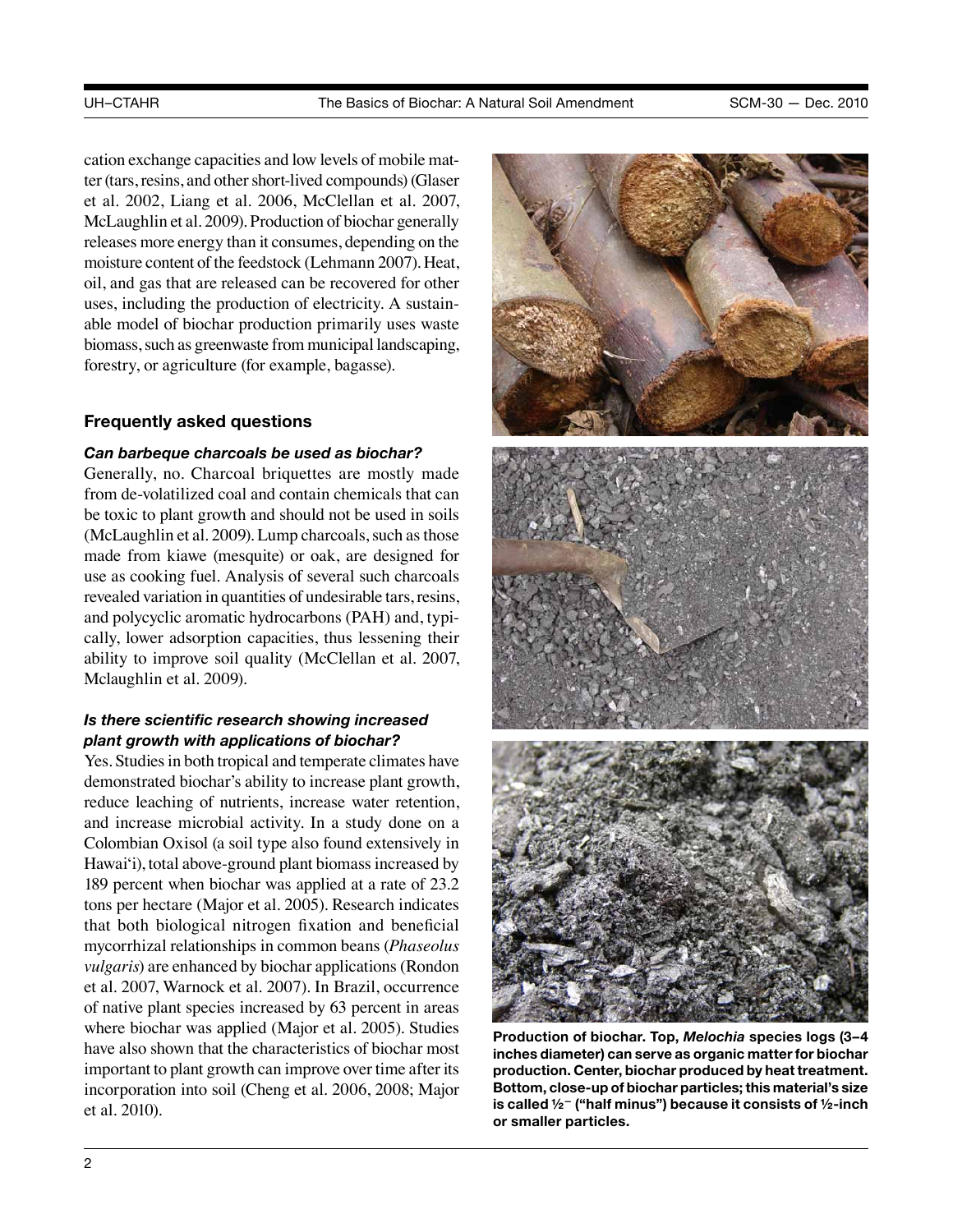## *Is there scientific research indicating negative effects of biochar on plant growth?*

Yes. Most cases of decreased plant growth due to biochar application can be attributed to temporary levels of pH, volatile or mobile matter (MM), and/or nutrient imbalances associated with fresh biochar (McClellan et al. 2007). Biochar often can have an initially high (alkaline) pH, which is desirable when used with acidic, degraded soils; however, if soil pH becomes too alkaline, plants may suffer nutrient deficiencies. "Mobile matter" refers to tars, resins, and other short-lived substances that remain on the biochar surface immediately after production and can inhibit plant growth (McClellan et al. 2007, McLaughlin et al. 2009). Good production practices can decrease the amount of MM in the biochar. Microbial activity can decompose and transform the carbon-rich MM into nutrients for plants; however, in the process, the microorganisms require nitrogen and other soil elements, rendering them temporarily unavailable for uptake by plants. These transitional imbalances are later corrected as MM decays, pH neutralizes, and unavailable nutrients are released.

#### *What kind of biochar is the best?*

The most important measures of biochar quality include adsorption, cation exchange capacity, mobile matter (tars, resins, and other short-lived compounds) and type of organic matter feedstock used. Over time, adsorption capacity of biochar decreases, whereas its cation exchange capacity increases (Cheng et al. 2008, McLaughlin et al. 2009). Mobile matter can block porosity and initial adsorption but is highly susceptible to biological decay, which can mitigate those effects. The physical structure of the feedstock, mainly its pore size, which greatly determines surface area, water retention, and biological utilization of the biochar produced, is essentially locked into form during "thermal modification." While a greater proportion of micro-pores may yield a higher surface area, and thus greater nutrient retention capability, many soil microorganisms are too large to utilize such small spaces and benefit from some amount of larger pore sizes (Warnock et al. 2007). In terms of increasing plant growth, biochar with various pore sizes may be best suited to enhance the physical, chemical, and biological characteristics of soils.

The process by which a biochar is produced is an important factor influencing its quality. While some methods have consistently produced low-quality biochar, other processes, when done properly, can yield highquality biochar.

#### *How long does biochar last?*

Research on the Amazon Basin's Terra Preta soils and naturally occurring biochar from forest and grassland fires implies that biochar can persist for millennia with very little decay. Laboratory studies using the latest technology estimate that biochar has a mean residence time in soils on the order of 1300–4000 years (Cheng et al. 2008, Liang et al. 2008).

#### *How much biochar should be applied?*

The optimum application rate for biochar depends on the specific soil type and crop management. Formal scientific studies with Hawai'i's soils to answer this question have not yet been done. Informal observations of crop growth after biochar applications of between 5 and 20 percent by volume of soil have consistently yielded positive and noticeable results (see photos). Some research indicates that much lower application rates yielded positive results (Glaser et al. 2002). Biochar can also be applied incrementally and incorporated with fertilizer regimens or compost applications.

#### *How is biochar applied to soil?*

Biochar is most commonly incorporated into the soil. First, evenly spread the desired amount onto the soil, then till it in with machinery or by hand. In some cases, such as fruit orchards and other perennial crops where tilling is not an option, biochar can be (1) applied to the soil surface and, preferably, covered with other organic materials, (2) applied mixed with compost or mulch, or (3) applied as a liquid slurry if finely ground (on a large scale, this could be done with a hydromulcher). When planting trees or other potted plants, biochar can be mixed with the backfill material. Deep banding can also be been used under appropriate conditions.

Biochar as a component of compost can have synergistic benefits. Biochar can increase microbial activity and reduce nutrient losses during composting (Dias et al. 2010). In the process, the biochar becomes "charged" with nutrients, covered with microbes, and pH-balanced, and its mobile matter content is decomposed into plant nutrients.

Regardless of the application method, it is important to be cautious when handling dry biochar, which is very dusty and should not be spread in windy conditions. This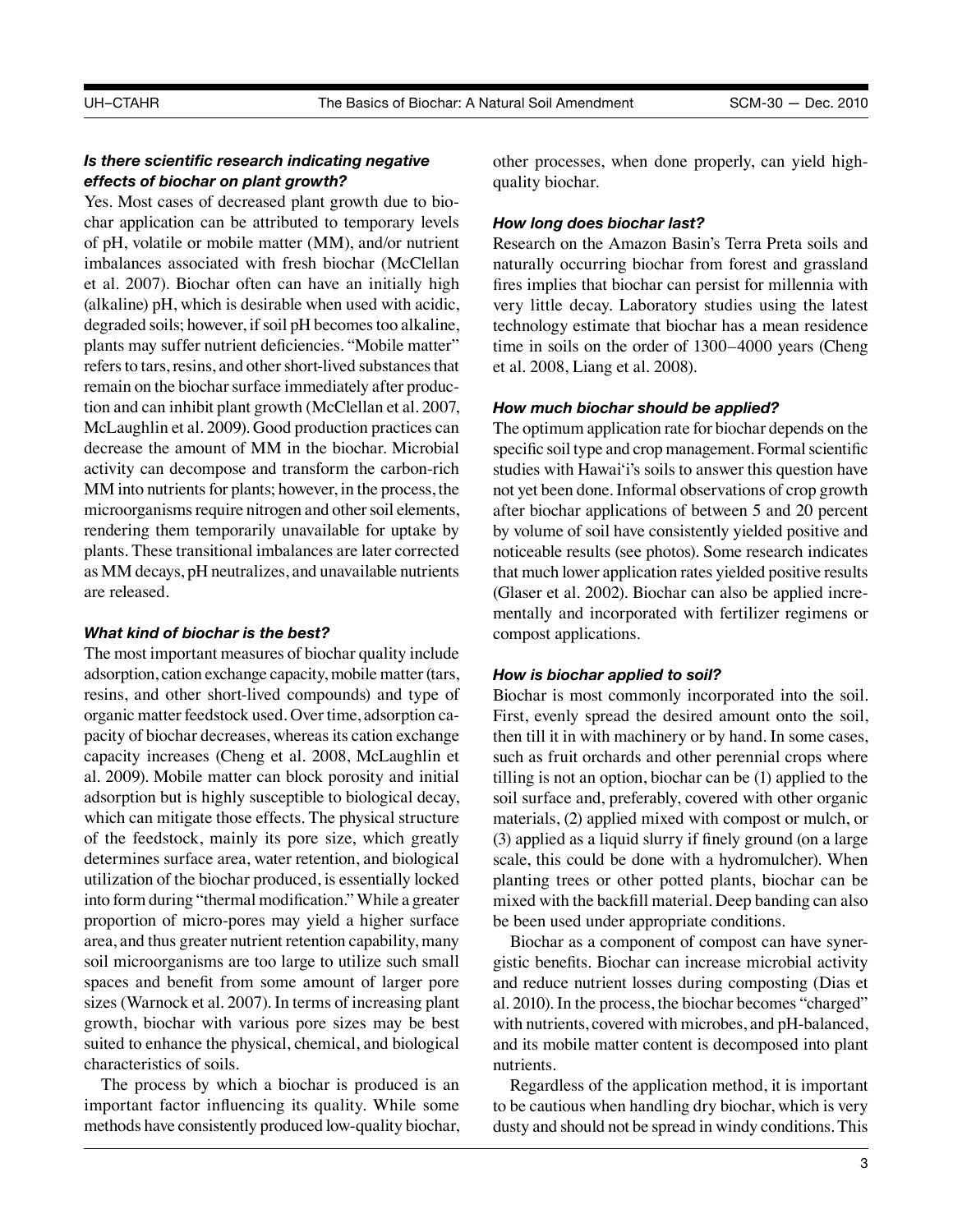

**The biochar being applied in these photos weighed approximately 500 pounds per cubic yard. It should be spread evenly over the soil in a layer 1⁄4–3⁄4 inches thick (equivalent to 8.4–25.2 tons per acre). Hand tillage or a tractor-drawn rotavator can be used to incorporate it into the soil.** 

can be easily remedied by wetting the biochar before application. Respiratory protection (e.g., dust mask) should be worn when handling the dry material.

## **Literature cited**

- Cheng, C-H, J. Lehmann, and M. Engelhard. 2008. Natural oxidation of black carbon in soils: changes in molecular form and surface charge along a climosequence. Geochimica et Cosmochimica Acta 72:1598–1610.
- Cheng, C-H, J. Lehmann, J.E. Thies, S.D. Burton, and M.H. Engelhard. 2006. Oxidation of black carbon by biotic and abiotic processes. Organic Geochemistry 37:1477–1488.
- Dias, B.O., C.A. Silva, F.S. Higashikawa, A. Roig, and M.A. Sanchez-Monedero. 2010. Use of biochar as bulking agent for the composting of poultry manure; effect on organic matter degradation and humification.

Bioresource Technology 101:1239–1246.

- Glaser, B., J. Lehmann, and W. Zech. 2002. Ameliorating physical and chemical properties of highly weathered soils in the tropics with charcoal—a review. Biology and Fertility of Soils 35:219–230.
- Krull, E.S., J. Lehmann, J. Skjemstad, and J. Baldock. 2008. The global extent of black C in soils; is it everywhere? In: Hans G. Schroder (ed.), Grasslands; ecology, management and restoration. New York: Nova Science Publishers, Inc. p. 13–17
- Lehmann, J. and M. Rondon. 2006. Bio Char soil management on highly weathered soils in the humid tropics. In: N. Uphoff et al. (eds.), Biological approaches to sustainable soil systems. Florida: CRC Press, Taylor and Francis Group. p. 517–530.
- Lehmann, J. 2007. Bio-energy in the black. Frontiers in Ecology and Environment 5:38–387.
- Liang, B., J. Lehmann, D. Solomon, J. Kinyangi, J. Gross-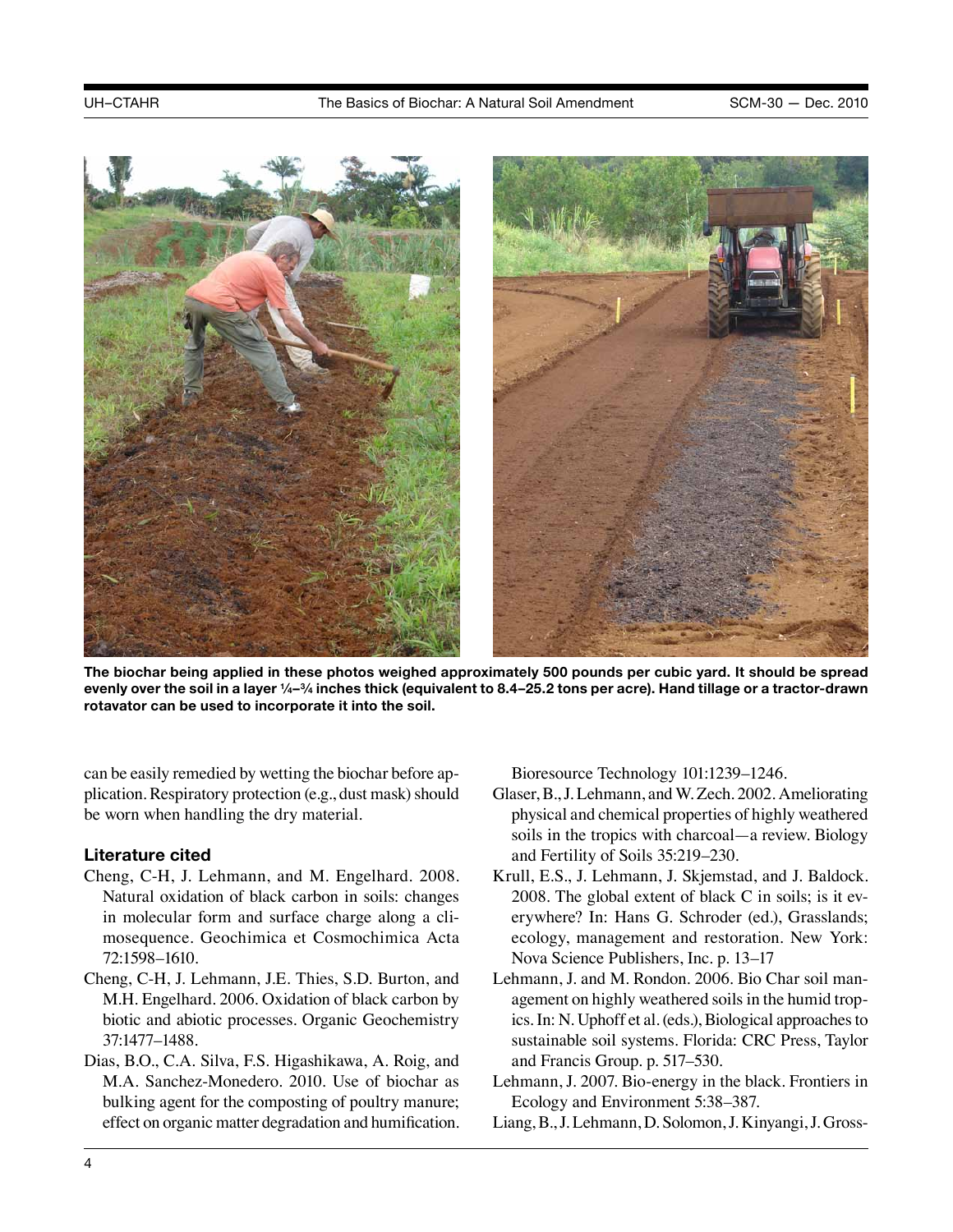

**Effect of biochar application on plant growth. Both the untreated and treated plots received fishbone meal at a rate of 5000 pounds/acre. Biochar (size ½ inch) was applied in a ½-inch layer and tilled into the treated plot prior to planting (Hilo, Hawai'i, "canewash" soil [mixed Andisols], approximately 300 ft elevation). Above, green bean plants, 3 weeks old, untreated (left) versus biochar-treated. Below, bok choy plants, 2 weeks old, untreated (left) versus biochar-treated.**